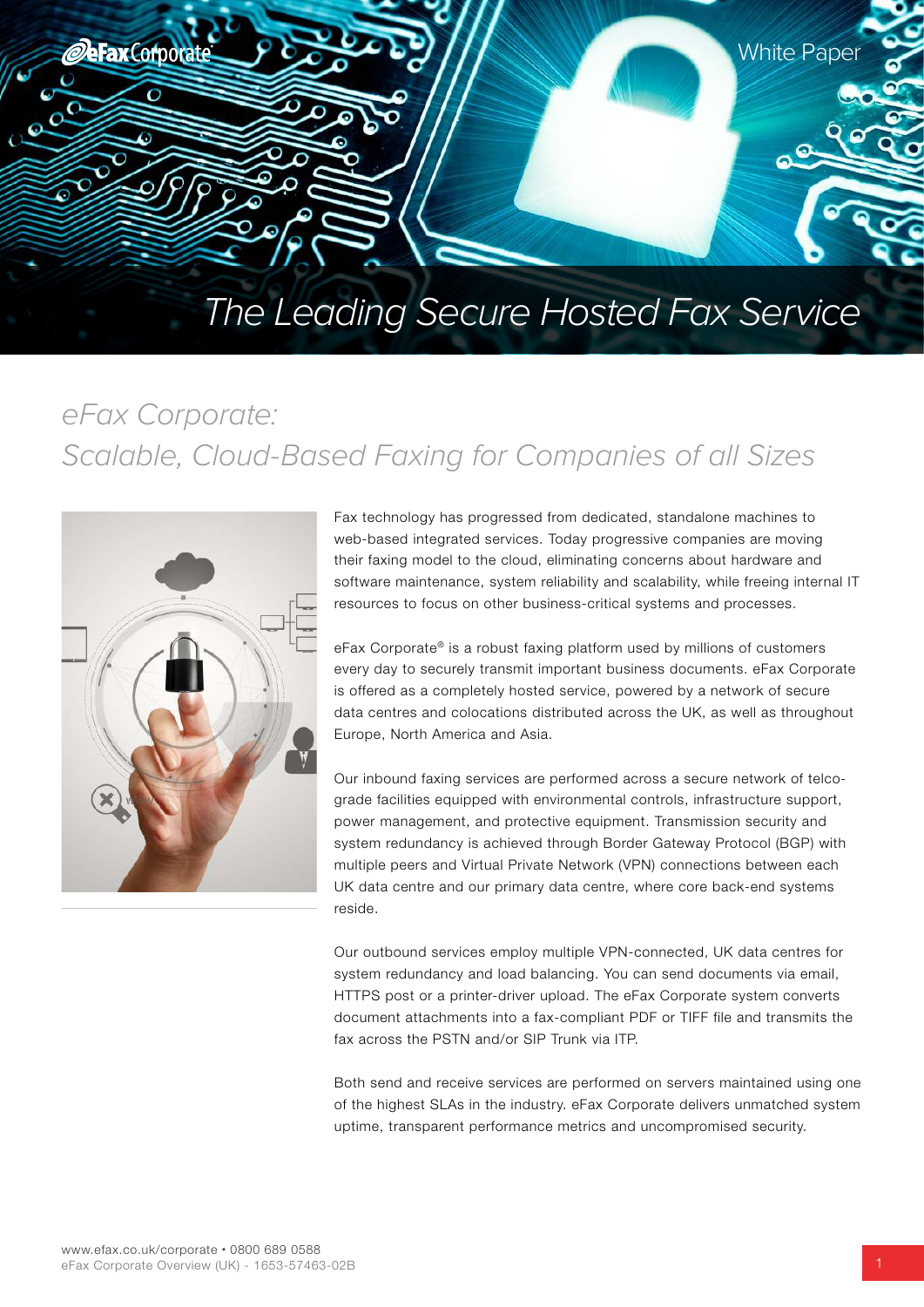

**EGROGRAL**E

### **eFax Corporate Benefits**

**Enhanced Productivity:** eFax Corporate is ideal for companies with highvolume faxing, remote staff and mobile sales professionals. Employees receive faxes as email attachments anywhere Internet access is available.

**White Pap** 

**Ease of Integration:** eFax Corporate integrates with major Enterprise applications, including Microsoft® Outlook® and the Microsoft Office® suite. Your employees can start using eFax Corporate immediately, with minimal training.

Reliable and Secure Fax Network: The eFax Corporate global network is protected by firewall, redundancy and security technologies, which ensure a 99.5% uptime, rapid delivery times and unparalleled transmission security.

Redundancy of Critical Elements: Our redundant servers, connections, storage points, and PSTN carrier partners provide a true enterprise solution that will compensate for the loss of a single colocation.

Regulatory Compliance: Our security features help users meet strict regulations and eFax Corporate is compliant with HSCIC standard fax requirements.

Largest Selection of Fax Numbers Worldwide: Local, national, freephone and non-geographic fax numbers are available throughout our network, in more than 49 countries on six continents.

User Administration: eFax Corporate includes an Administrator login via a secure browser session that allows organisations to assign user rights, create profiles, manage user groups and generate fax-activity reports.

Full SAP Integration: Our SAP Connector is certified under SAP's latest BC-SMTP requirements, making it easy for you to integrate your SAP environment.

Cost Effective Faxing: eFax Corporate provides a cost- effective, "green" alternative to fax machines and in-house fax servers. Our secure-faxing technology is 100% paperless and requires no additional software or dedicated IT resources.

*If you would like to learn more about outsourcing to a cloud fax model with eFax Corporate, visit us at www.efax.co.uk/corporate or call Sales at 0800 689 0588.*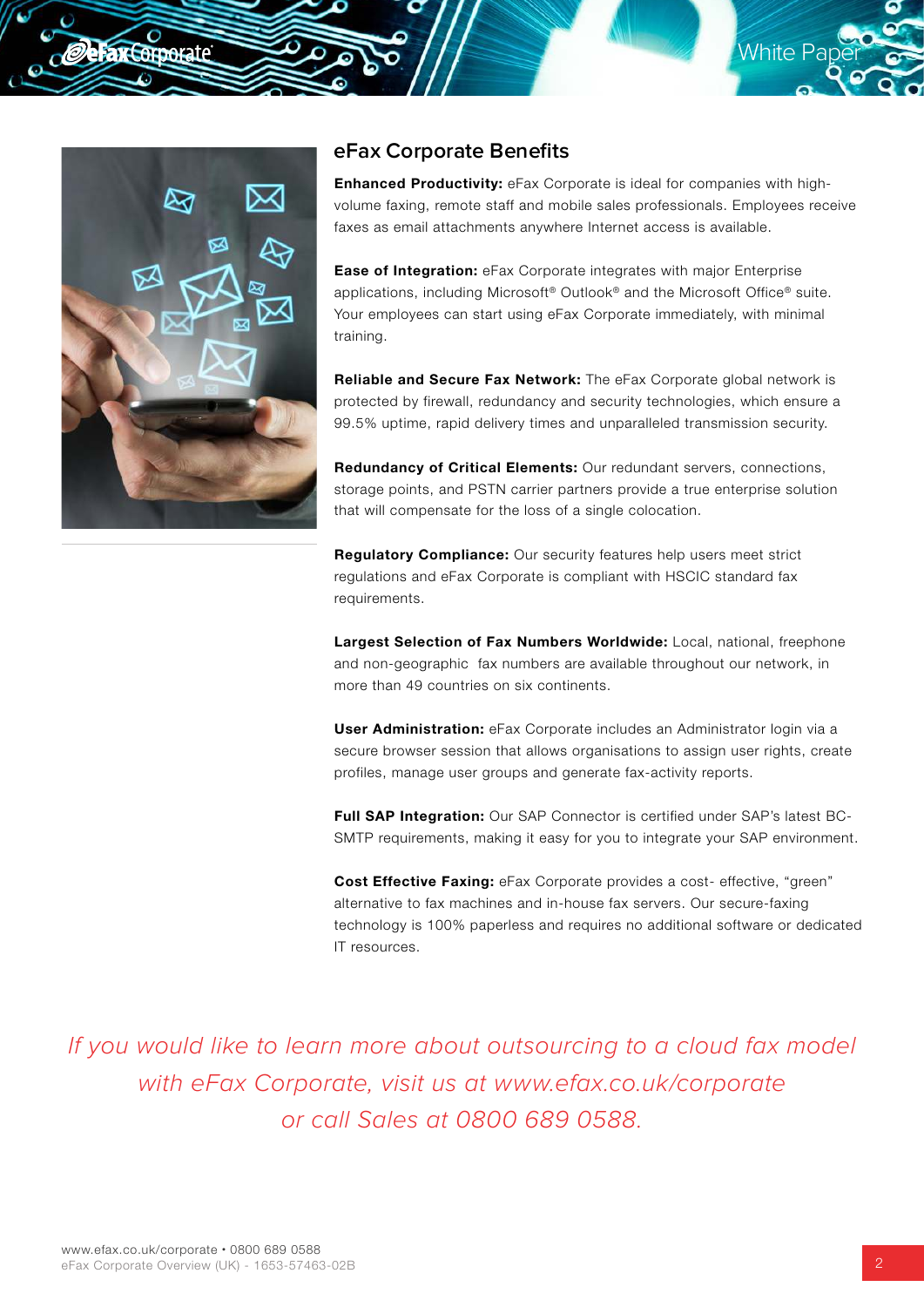

## **eFax Corporate Features**

#### Inbound Service (Receive)

**Fax Corporate** 

- · Local, national, free-phone and non-geographic Direct Inward Dialling (DID)
- · Receive faxes as email attachments in multiple formats
- · Assign up to 5 email addresses per DID
- · Receive multiple simultaneous inbound faxes
- · First page thumbnail preview
- · Up to 200 pages per fax transmission
- · Unlimited inbound faxes per user
- · Outlook, POP3, IMAP client compatibility
- · Standard inbound templates in 5 languages (English, German, French, Spanish, Dutch)
- · Inbound templates
- · Sending party Called Station Identification (CSID)
- · Date/time stamp printed at the top of each received page
- · Port existing telephone numbers
- · 100% paperless processes
- · Mobile app for faxing on the go

#### Archival/Retrieval

- · Lifetime storage
- · Unlimited size fax storage
- · Configurable storage retention policy
- · Remote Message Centre access
- · Flexible password options
- · Search stored faxes via keywords & tags
- · Multi-level folder hierarchy

#### Security/Compliance

- · Secure faxing Transport Layer Security (TLS)
- · 256 bit bi-directional encryption
- · Access to hosted faxes controlled by password
- · Encoded UTF-8 and multi-byte characters
- · eFax Secure™ email PURL (persistent URL) to a password protected login link to access encrypted stored faxes



#### Outbound Service (Send)

- · Send faxes from email client
- · Multi language delivery notifications
- · Send international faxes without additional long distance charges (to many countries)
- · Support for 45 native file types
- · Up to 10 attachments/18MB
- · Up to 20 simultaneous recipients
- · Custom cover sheets
- · Date/time stamp printed at the top of each page
- · Disable cover page/templates
- · 5 auto resend attempts
- · 2 resolution modes (standard: 96 x201 dpi, fi 1 dpi)
- · Configurable CSID and fax receipt
- · Mobile app for sending faxes on the go

#### Administration

- · 24/7/365 telephone & online support
- · MAC (moves, adds & changes) controlled by administrator
- · Detail reporting (usage, user, job codes, client billing)
- Secure https browser session for remote administration
- · Line-item metadata reporting via fax
- · Securely download reports in CSV, Excel formats
- · User account management
- · Create & manage user sub-groups
- · Create additional admin managers
- · Specify company domains for receiving faxes
- · Build & upload custom cover sheets
- · Direct Inward Dialling line management

#### Mobile

- · Support for iPhone, iPad, Android
- · Access to stored faxes
- · Send with or without cover pages
- · Send a document from your device
- · Use camera to capture and send pictures
- · Protect faxes with bi-directional encryption
- · Add digital signatures to your faxes